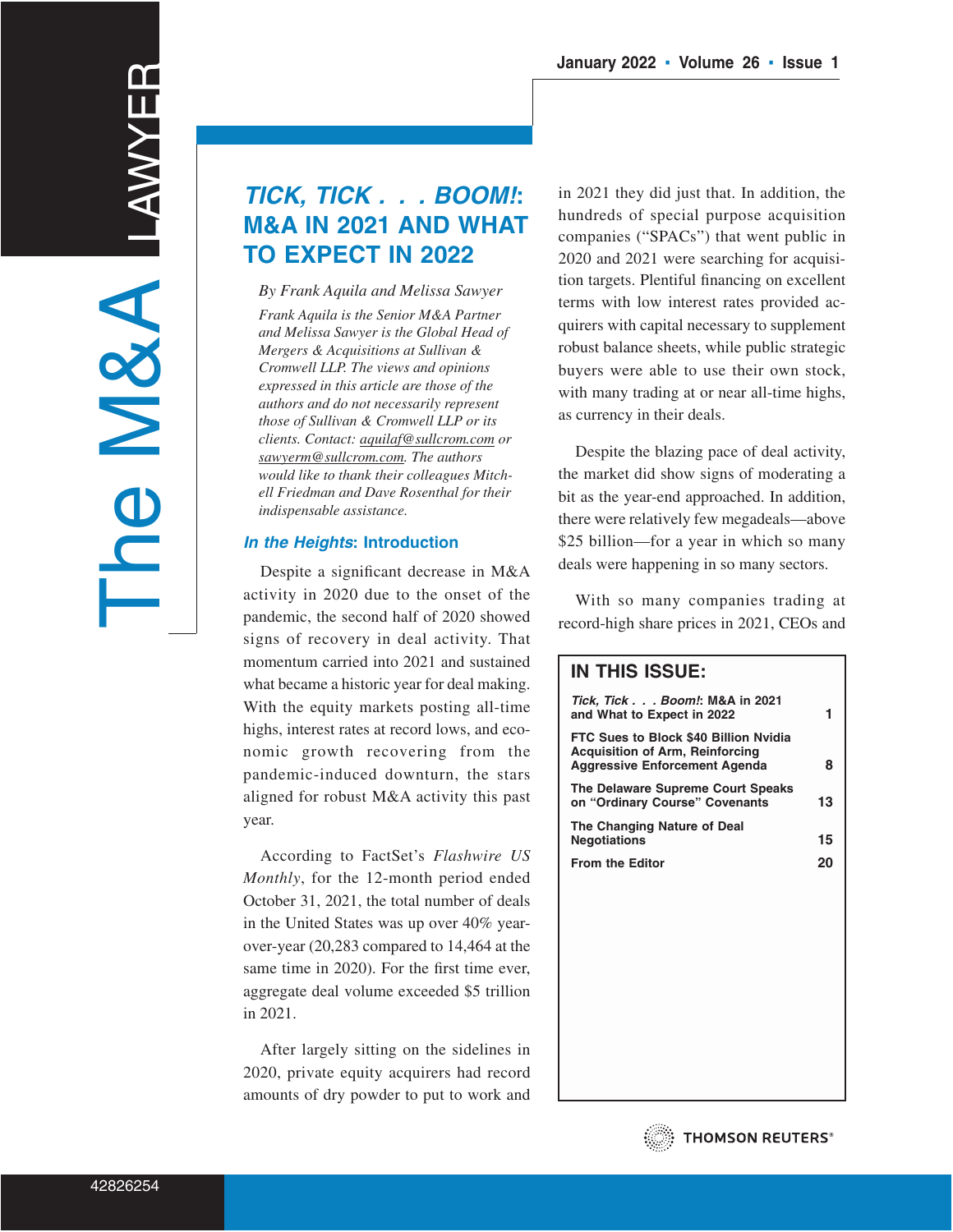their boards had the confidence, and the firepower, that is the "jet fuel" of deal making. This, coupled with pressure from activists, led to record activity levels of transformative deals.

#### **Night of the Kings: SPACs**

During the first half of 2021, it was nearly impossible to avoid hearing about the latest craze in mergers and acquisitions. Whether it was Shaquille O'Neal, Colin Kaepernick, or the former president of the United States, everyone seemed to have involvement in the SPAC business. Special Purpose Acquisition Companies, or "SPACs," are "blank check" companies that raise proceeds from public investors by way of an IPO for the purpose of seeking a business combination. The proceeds raised through the IPO are typically held in trust until the ultimate merger or business combination is completed, and the public investors hold redemption rights with respect to those proceeds. The appeal of SPACs is clear—the SPAC completes the IPO process initially as a blank check company without a reportable operating company. The SPAC then merges with a private target company, providing an unconventional means to take the target company public with additional capital and liquidity.

In 2020, SPACs took the market by storm, raising over \$83 billion of gross proceeds through IPOs. According to FactSet, SPACs accounted for half of all IPOs in 2020. But calls to deem 2020 "the year of the SPAC" were clearly premature. In the first quarter of 2021 *alone*, 312 SPACs raised \$96.4 billion through IPOs.

The music may soon be stopping—or at least slowing down—with respect to the SPAC frenzy, however. As with any phenomenon that generates large amounts of excitement and attention, the proliferation of SPAC IPOs and subsequent business combinations has attracted the attention of regulators and legislators alike. In April, the staff of the SEC issued guidance regarding the ways in which SPACs account for warrants—a common feature of SPAC structures. The SEC has continued to express concern about disclosure to investors and the divergent interests between the SPAC's directors, officers, and sponsor on the one hand, and the public investors on the other hand. In September, the SEC issued further guidance on certain SPAC accounting treatments, which could even require restatement of a SPAC's financial statements. In addition, the typical time period for the SEC to review and

#### **The M&A Lawyer**

West LegalEdcenter 610 Opperman Drive Eagan, MN 55123

#### <sup>©</sup>2022 Thomson Reuters

For authorization to photocopy, please contact the **Copyright Clearance Center** at 222 Rosewood Drive, Danvers, MA 01923, USA (978) 750-8400, http://www.copyright.com or **West's Copyright Services** at 610 Opperman Drive, Eagan, MN 55123, copyright.west@thomsonreuters.com. Please outline the specific material involved, the number of copies you wish to distribute and the purpose or format of the use.

This publication was created to provide you with accurate and authoritative information concerning the subject matter covered; however, this publication was not necessarily prepared by persons licensed to practice law in a particular jurisdiction. The publisher is not engaged in rendering legal or other professional advice and this publication is not a substitute for the advice of an attorney. If you require legal or other expert advice, you should seek the services of a competent attorney or other professional.

Copyright is not claimed as to any part of the original work prepared by a United States Government officer or employee as part of the person's official duties.

One Year Subscription . 10 Issues . \$ 1,128.00 (ISSN#: 1093-3255)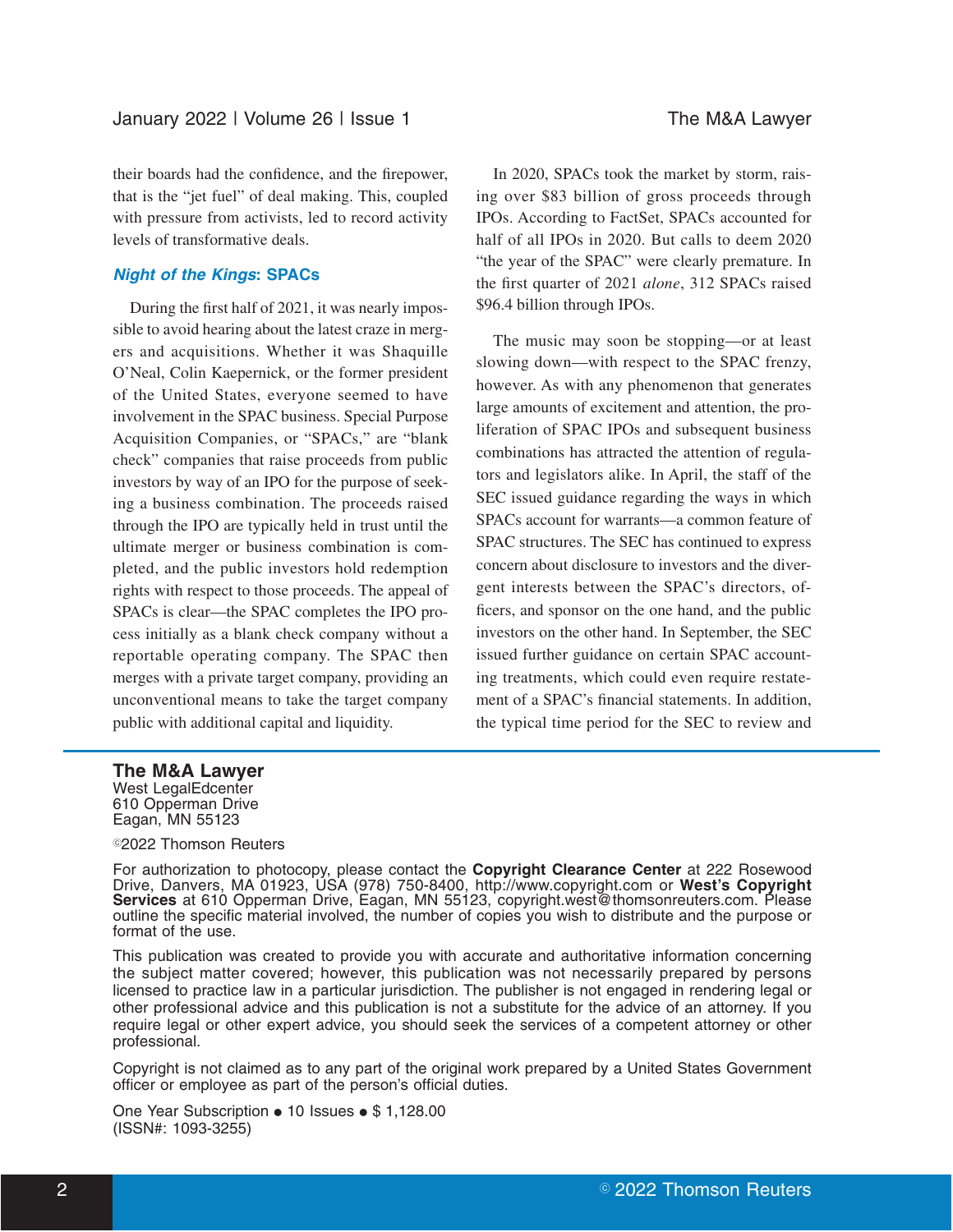comment upon SPAC merger proxy statements has significantly lengthened. With respect to Congress, the House has drafted legislation targeting the potentially lucrative arrangement between SPACs and their sponsors. Senator Elizabeth Warren of Massachusetts explicitly called upon the SEC to investigate the so-called "Trump SPAC" for misleading shareholders and disclosure omissions, and the Trump SPAC disclosed such an investigation by the SEC and FINRA in December.

With these headwinds, it is no wonder that the number of SPAC IPOs have fallen dramatically since their peak in the first quarter. As of September 30, only 106 SPACs have gone public, raising approximately \$20 billion, since the frenzy of IPOs in the first quarter of 2021.

Regulatory and legislative concerns aren't the only headwinds facing the SPAC market. While the prospect of becoming a public company in a shortened time frame is appealing, target companies often struggle with adjusting to being a publiclyreporting company and having the necessary procedures and personnel in place. SPACs also tend to target early-stage companies that may struggle with proof of concept issues that a mature public company would be well beyond. For instance, the former CEO of Nikola Corp. was indicted in July for defrauding investors based on statements and materials that were allegedly designed to mislead investors about the development of Nikola's products.

A final issue with the SPAC market relates to the actual process of combining with a target company. In a typical SPAC transaction, there is a private placement in public equity ("PIPE") component, in which certain institutional investors and investment funds agree to purchase shares of the SPAC at the same time the business combination is consummated. The purpose of the PIPE is two-

fold—it provides a market-test of the value of the target company, and it guarantees the target company a specified amount of capital in case a large number of shareholders elect to redeem their shares. In recent months, however, the market for PIPE investors has dried up significantly, requiring creative approaches by which the SPAC can guarantee capital for the target company at closing.

Looking ahead to 2022, we expect to see continued regulatory and legislative scrutiny. 2022 could, however, prove to be a banner year for SPAC business combinations, now that so many have gone public. Traditionally SPACs have a two-year time frame by which they must complete a business combination or return proceeds to their shareholders. As of September 30, 2021, there were 458 SPACs looking for target companies and 318 of those SPACs had less than 18 months to complete the business combination. As these SPACs move toward a business combination with a private target, they'll be looking to the PIPE market to unfreeze or else come up with creative solutions for guaranteeing capital to the target, particularly in light of the increased level of redemptions that SPACs have realized over the past few months.

# **We Broke Up: Companies Focus on Core Businesses**

Carve-out activity in the first several months of 2020 started strong and, if not for the COVID-19 pandemic chilling M&A activity across the board, likely would have continued unabated. Instead, many deals that were shelved during the first half of 2020 came back to life during the more favorable deal environment of 2021. Buoyed by strong economic conditions and pressured by activist investors emphasizing an increased focus on core businesses, public companies, and in particular certain well-known international conglomerates, announced large transformational divestitures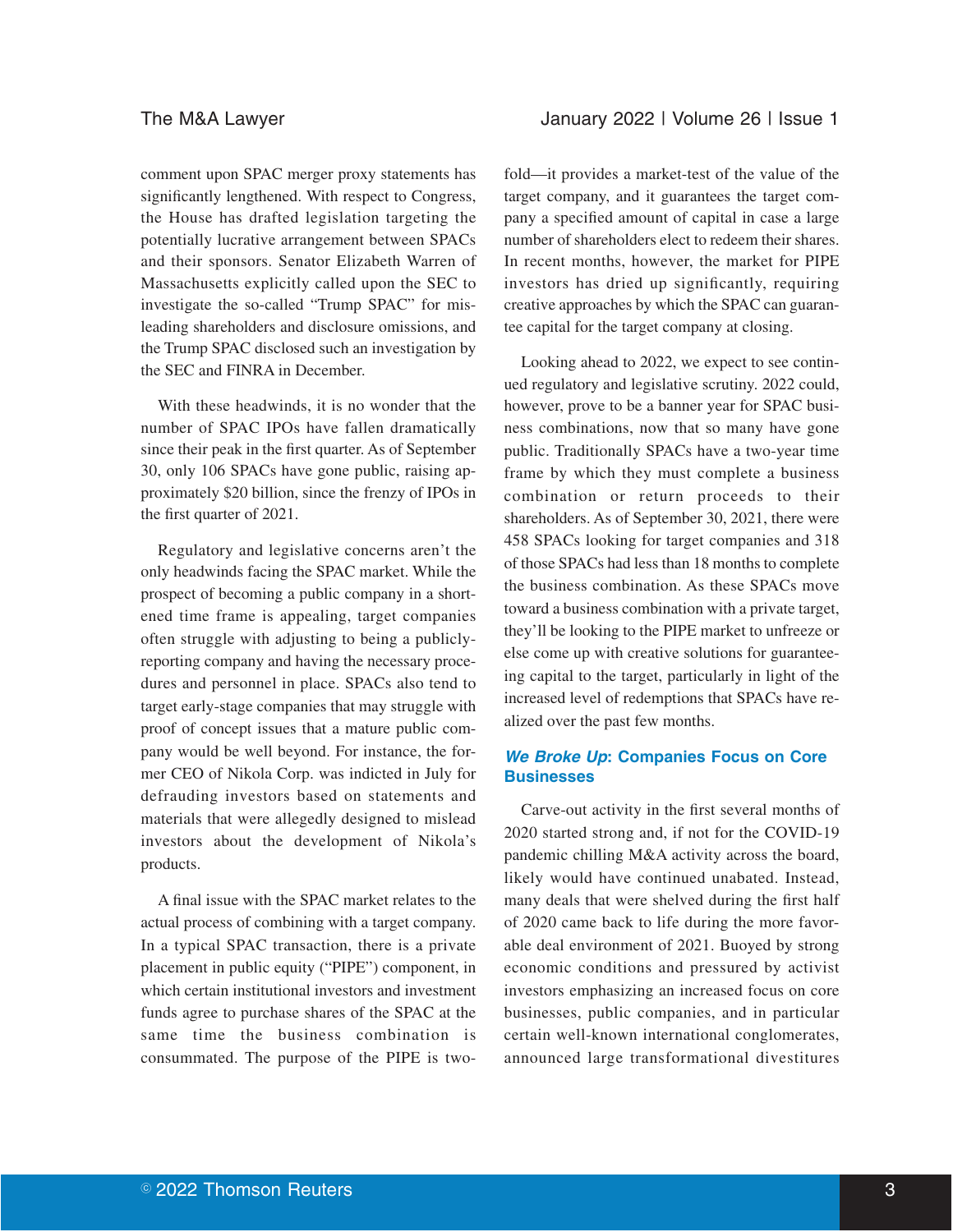and/or spin-offs in 2021. Activists have seemed to favor these types of transactions as a means of focusing on simplicity and streamlined business models, pushing the companies in which they take positions to prune their portfolios in an effort to maximize and unlock shareholder value. This activist pressure was seemingly more pronounced in 2021 than in years past, given that numerous activists were able to accumulate toe-hold positions in public companies at depressed market prices during 2020, despite somewhat of a hiatus of activist campaigns in the first half of 2020.

According to Deloitte's Divestitures M&A Update for Q3 2021, U.S. divestitures for the third quarter were up 6.6% compared to the same period last year and up 8.4% compared to the second quarter of 2021. Notable divestiture transactions of the past year included October's announcement that Chubb had agreed to acquire Cigna's life, accident, and supplement benefits business in seven different countries for \$5.75 billion and more recently in December, Gray Television closing its acquisition of Meredith's local media group, including 17 television stations in 12 local markets for \$2.8 billion (after which Meredith will be acquired in full by Barry Diller's IAC for \$2.7 billion).

Outside of typical divestiture activity, 2021 also saw the announcement of significant spin-offs and breakups of multinational corporations, in what *Forbes* termed "Death to Conglomerates." In November alone, General Electric, Toshiba, and Johnson & Johnson announced plans to break up their sprawling empires into separate operations. While each signals a potential change of the tides, GE's announcement in particular may be a signal of things to come. GE, like many other of the world's largest corporations historically, pursued an aggressive strategy of growth through acquisitions. Under the leadership of legendary CEO Jack Welch, GE expanded substantially and diversified its portfolio across numerous verticals. However, precipitated by the near-collapse of GE Capital during the financial crisis, GE has spent the better part of the last decade divesting assets in an effort to pay down its debt load. November's announcement appears to be the culmination of those efforts and may provide a helpful blueprint for similarly diversified companies that are seeking to streamline in the future.

# **Chaos Walking: Unprecedented Legislation and Rulemaking**

This fall, the House Rules committee unveiled the Build Back Better Act (the "BBBA"). Along with allocating significant funds to infrastructure and to fight climate change, the BBBA also includes sweeping proposed tax reform that is likely to have a significant impact on M&A activity. Among the proposed changes are a surcharge on income in excess of certain specified thresholds, an expansion of net income tax and "surcharges" on individuals, trusts, and estates with modified adjusted gross income above certain amounts.

Not surprisingly, the year-end saw a flurry of activity as selling companies and selling shareholders alike sought to close transactions during the calendar year in order to take advantage of the current tax regime prior to the likely implementation of tax reform in the new year.

While anticipated tax reform created a strong incentive to get deals done before the year's end, other legislative and regulatory factors created strong headwinds for deal activity. 2021 marked a significant change in approach and priority at the Federal Trade Commission ("FTC"). Led by new chair Lina Kahn, the FTC has taken a more aggressive stance to reviewing and challenging deals. According to a Kahn-authored memo issued to FTC staff in September, the FTC will begin reviewing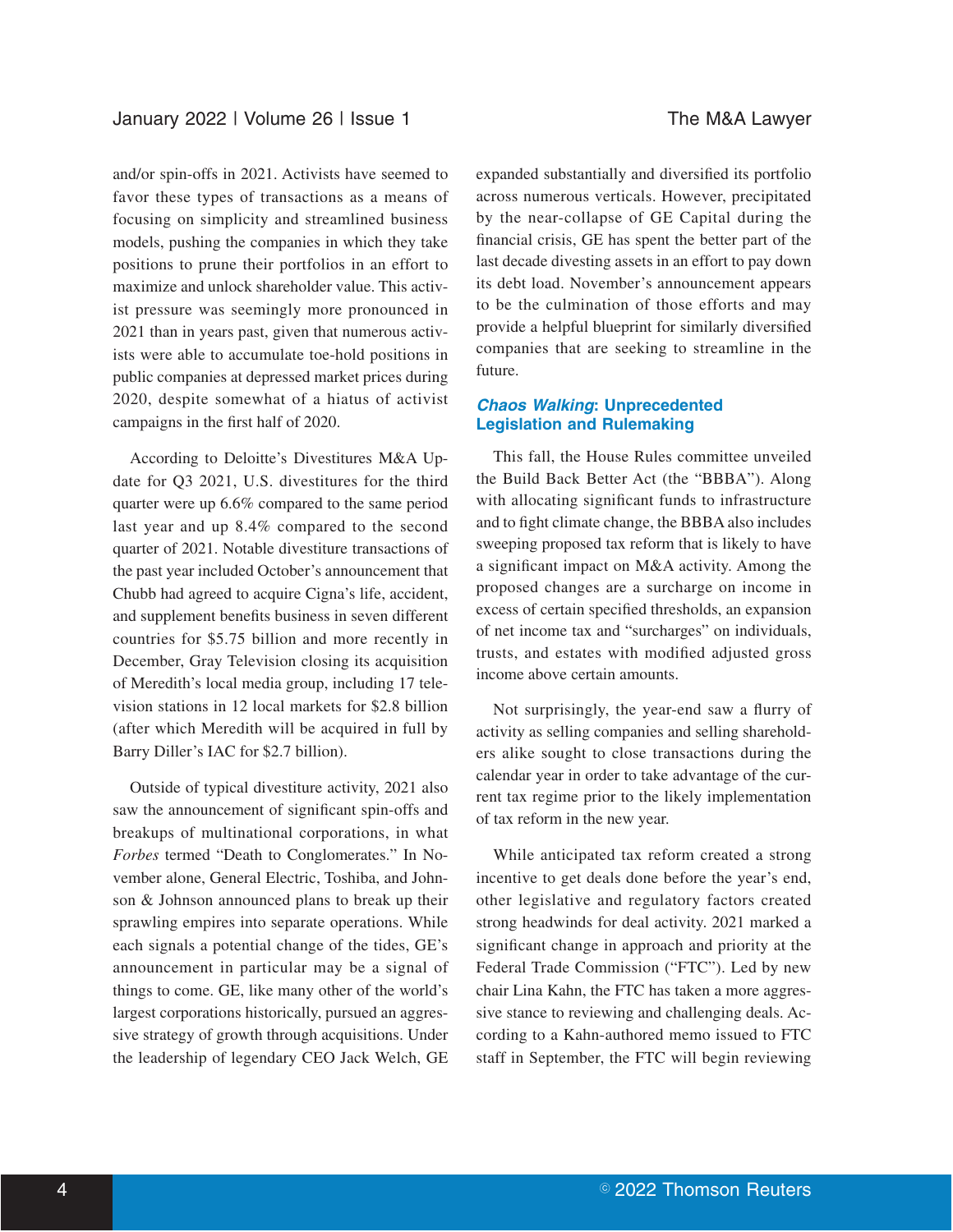deals holistically, rather than through its conventional means of market-based antitrust concerns.

The regulatory landscape has become even more uncertain since the FTC's pronouncement in August that it would begin issuing "Pre-Consummation Warning Letters" to transaction parties for deals that it could not fully investigate within the 30-day HSR waiting period. Companies that choose to consummate a transaction after receipt of such a letter do so "at their own risk" as the FTC "may subsequently determine that the deal was unlawful." And, in the second half of the year, warning letters were issued in connection with numerous transactions, across several industries from oil and gas to healthcare. In practice however, M&A parties have largely proceeded to close their respective transactions despite these warnings.

Increased legislation and rulemaking in 2021 was not limited to the United States. We also saw a substantial uptick in the activity of foreign direct investment and competition regimes abroad. In the United Kingdom, the Competition and Markets Authority took interest in, and issue with, a number of notable transactions. In November the CMA ordered Facebook (n/k/a Meta) to unwind its \$400 million 2020 acquisition of GIF database and search engine GIPHY, despite the fact that GIPHY does not generate any revenue in the UK. The decision is a reminder for transacting parties and practitioners alike that the CMA's jurisdiction is far-reaching. As of the date of this article, the CMA continues to probe Nvidia's proposed \$40 billion acquisition of UK-based Arm over antitrust concerns. That transaction has also come under fire by the FTC, which sued to block the deal in December. [See elsewhere in this issue.]

International competition authorities also appear to be cooperating closely in connection with merger reviews, enabling regulators to rely on the legal

toolboxes of their international counterparts for assistance. Cooperation appears to be heavily focused on certain key sectors, including pharma and tech. This collaboration, however, does not guarantee that authorities will necessarily find common ground in their approaches to challenging transactions as evidenced by differing views on a number of deals. These include Aon and Willis Towers Watson's proposed merger and Visa and Plaid's proposed tie-up, both of which were terminated in 2021 under regulatory pressure from European authorities (the CMA and EC, respectively) despite going unchallenged by U.S. regulators.

We are also witnessing an increase in activity from various foreign direct investment ("FDI") regimes. FDI regimes tend to be less transparent than their competition regime counterparts, making it more difficult to determine in each instance whether FDI clearance will be required in a given transaction. FDI regimes also differ markedly from jurisdiction to jurisdiction, which can add significantly complexity in the context of cross-border deals.

The regulatory landscape for M&A activity is a complicated one that will require significant planning and resources for transacting parties to navigate properly in 2022 and beyond. Regulatory scrutiny is one of a number of factors that is causing deals to take longer to complete than ever before. It is essential that M&A parties work with financial, legal, and other advisors with proper regulatory and, where applicable, cross-border, experience to help them navigate these choppy waters and negotiate appropriate provisions in acquisition agreements. All of this also emphasizes the critical nature that lobbying will play for some companies going forward, and the importance of effective monitoring of the ever-changing regulatory landscape, both in D.C. and abroad.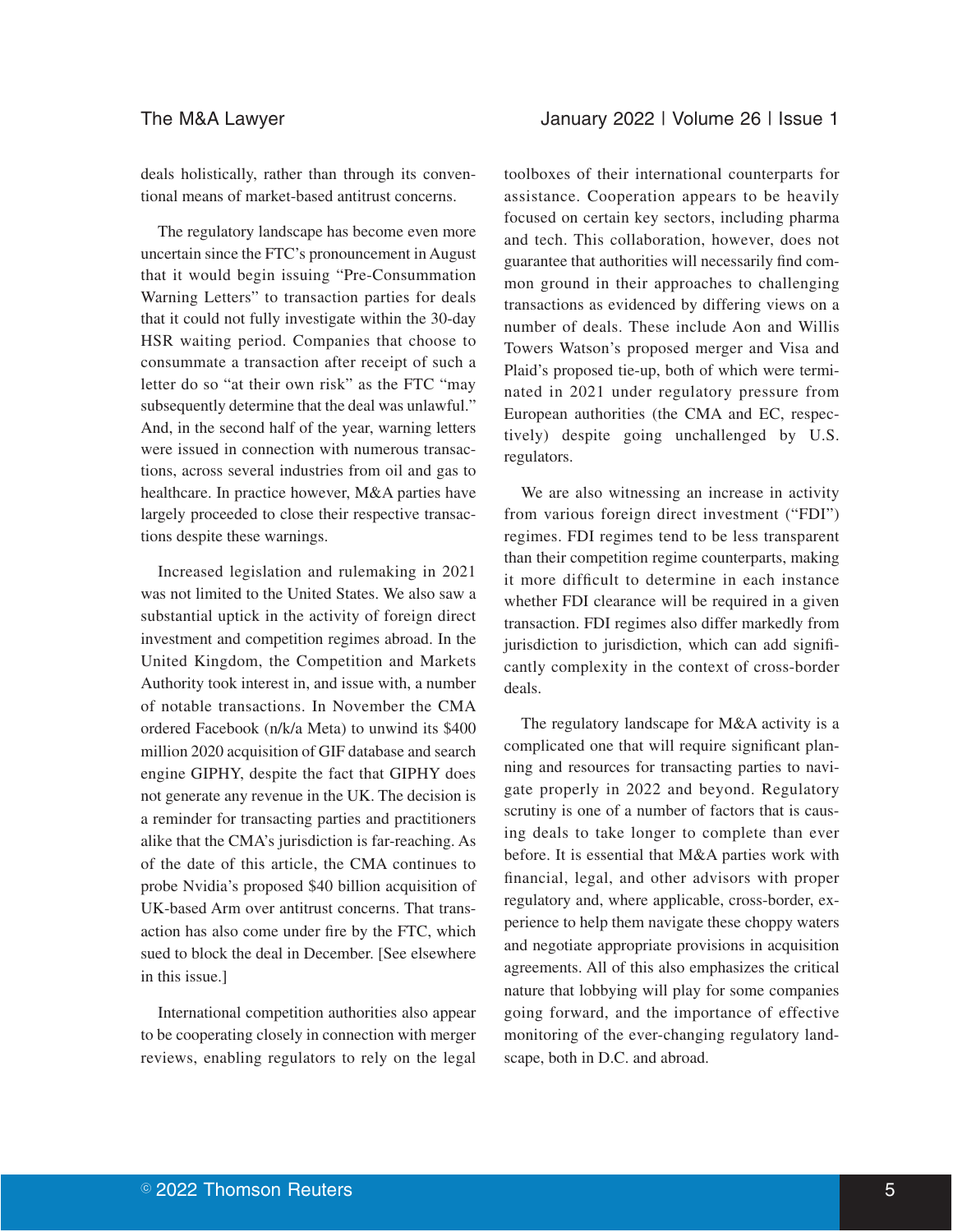### January 2022 | Volume 26 | Issue 1 The M&A Lawyer

#### **The Little Things: Softening of the RWI Market**

Representation and warranty insurance ("RWI") has become ubiquitous in private transactions. Like other operators in the M&A space, RWI insurers had to adjust to the heavy deal flow of 2021 and the pandemic-necessitated changes coming out of 2020. Given the significant number of market participants, we are seeing that insurers have become more selective in the policies they underwrite and those policies have become increasingly stringent. Quotes offered have become more detailed and technical, oftentimes providing specific feedback on the representations and warranties in the underlying agreement for which they are offering coverage.

In the wake of 2020, a year in which insurers saw an unprecedented number of claims made as a result of the onset of the COVID-19 pandemic, current policies include significant exclusions and often qualify or otherwise read-out certain representations in their entirety. Notwithstanding the scope of coverage lessening, pricing for RWI has risen due to an increase market demand for insurance, with premiums for RWI policies on the rise.

Given the increase in costs for coverage that is decreasing in scope, it should come as no surprise that buyers and sellers are starting to bypass the use of RWI in favor of traditional indemnity regimes in their private transaction agreements. We expect this trend to continue into the new year, at least until the RWI market reaches a healthy equilibrium once again.

# **No Sudden Move: State of Play at the Delaware Court of Chancery**

At the nation's preeminent court of corporate jurisprudence, 2021 represented a year of important changes. In May, the Honorable Kathaleen St. J.

McCormick was sworn in as Chancellor for the Delaware Court of Chancery. McCormick is the first woman to lead the Chancery Court, taking over for Chancellor Andrew Bouchard, who stepped down prior to the conclusion of his 12-year term. Chancellor McCormick's former position of Vice Chancellor was filled by Lori W. Will, a former Wilson Sonsini and Skadden, Arps attorney who previously clerked for then-Vice Chancellor Leo Strine.

Meanwhile, Vice Chancellor J. Travis Laster was nominated for reappointment to his position in October. First appointed in 2009, Vice Chancellor Laster is the Court of Chancery's longest-serving judge currently on the bench and has made an indelible impact on Delaware corporate law, penning a number of landmark decisions during his tenure.

The Chancery Court also handed down several interesting and influential decisions over the course of 2021. In February, then Vice Chancellor Mc-Cormick issued a decision enjoining The Williams Companies from continued use of a poison pill that Williams had implemented in response to a significant drop in its stock price due to the effects of COVID-19 and the impact of a pricing war amongst oil producing countries. Among other things, the Court's decision held that the proper standard for assessing adoption of poison pills is that from *Unocal v. Mesa* (intermediate enhanced scrutiny) rather than the business judgment rule, a more deferential standard.

In May, in connection with Brookfield Property Partners' 2018 acquisition of GGP, the Court of Chancery dismissed a class action brought by GGP stockholders against certain directors and officers of Brookfield. The stockholders had alleged that Brookfield, which owned over 35% of GGP's common stock at the time of the deal, controlled GGP and therefore owed fiduciary duties to GGP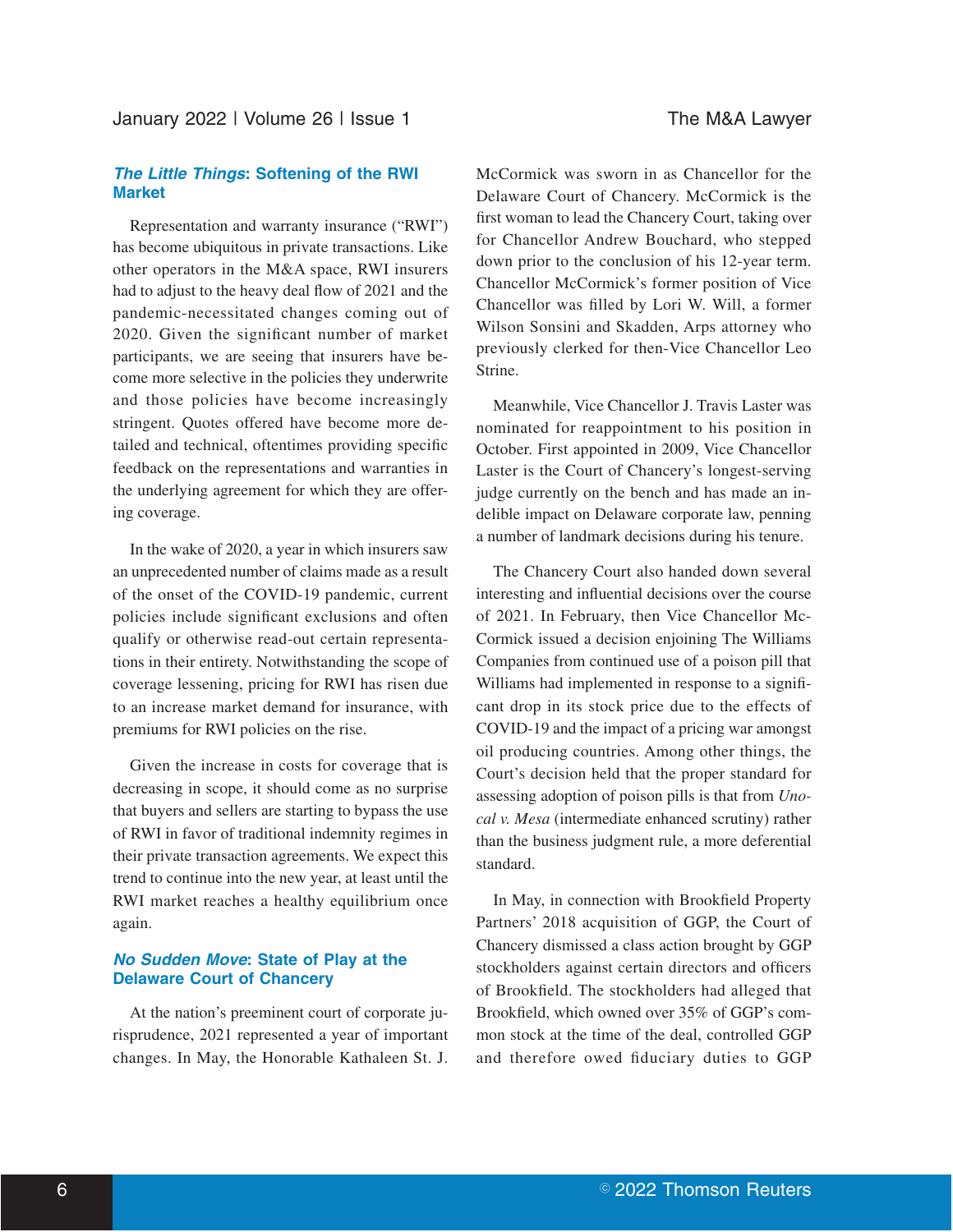stockholders. The Court found that the plaintiffs failed to properly show minority control, reiterating the high burden of showing that a minority holder exercised control at the time of a transaction. Interestingly, this decision stands in contrast to other recent Delaware holdings relating to minority control, suggesting that such decisions will largely be based on specific facts and circumstances.

Amidst the wave of post-deal litigation stemming from the impact of COVID-19, the Chancery Court also rejected a handful of buyers' claims that targets have suffered material adverse effects. In each of *Bardy Diagnostics, Inc. v. Hill-Rom, Inc.* and *Snow Phipps Group, LLC v. KCAKE Acquisition, Inc.,* the Court's findings reiterated the high standard for finding an MAE, only present in its *Akorn* decision to date. The Court's November decision in *In Re The Boeing Company* provided a helpful roadmap for stockholders seeking to bring duty of oversight claims. In *Boeing*, the company's stockholders adequately pleaded that certain Boeing directors had failed to establish a reporting system in connection with safety issues surrounding the company's 737 MAX planes and the resulting tragic crashes during 2018. Despite the Court acknowledging the difficulty plaintiffs face in bringing duty of oversight actions, Boeing's stockholders were able to sufficiently plead and survive a motion to dismiss.

# **We Need to Do Something: ESG as the Next Big Thing in Transactional Behavior**

In recent years, environmental, social and governance ("ESG") considerations have become an increasing important focus inside corporate boardrooms. To date, that has yet to have the expected impact on M&A activity. According to a recent survey of M&A executives by Bain & Company for their 2022 M&A Report, dealmakers ranked ESG as their lowest priority, but they expect that to change in the very near future. From diligence, to valuation, to post-closing integration, ESG is likely to take on an increasingly important role in how dealmakers view, structure, and consummate transactions. We began to see this in 2021 as ESG started to take on an ever greater role, becoming a catalyst for M&A transactions and changes in the boardroom across numerous sectors.

In the oil and gas industry for example, Royal Dutch Shell was the target of significant public scrutiny concerning ESG this year. First, in May a Dutch court ordered Shell, by means of its corporate policy, to reduce its CO2 emissions by 45% by 2030. The ruling, which was in response to a 2019 lawsuit brought by certain international public interest groups including Greenpeace, would accelerate Shell's already ambitious climate goals, which previously targeted reducing CO2 emissions 20% by 2030, 45% by 2035, and 100% by 2050. In the wake of the court's ruling, in July Shell, through its renewable unit Shell New Energies U.S., announced the planned acquisition of clean energy company Inspire Energy Capital. The deal, which closed in September, is expected to accelerate Shell's mission to drastically reduce CO2 emissions and promote clean energy amongst its customers and suppliers.

Food and consumer products companies have also expressed a desire to prioritize ESG as a driver for M&A. For many of these businesses, sustainability has become a hallmark of their respective acquisition strategies. In April, Olam International, the Singapore-based agri-food business, agreed to purchase U.S. spices and seasonings business Olde Thompson from private equity firm Kainos Capital for \$950 million. In connection with the deal, Olam touted how Olde Thompson would help it continue to deliver sustainable, natural, value-added food. Notably, Olde Thompson's facilities utilize solar panels to provide 75% of its energy requirements.